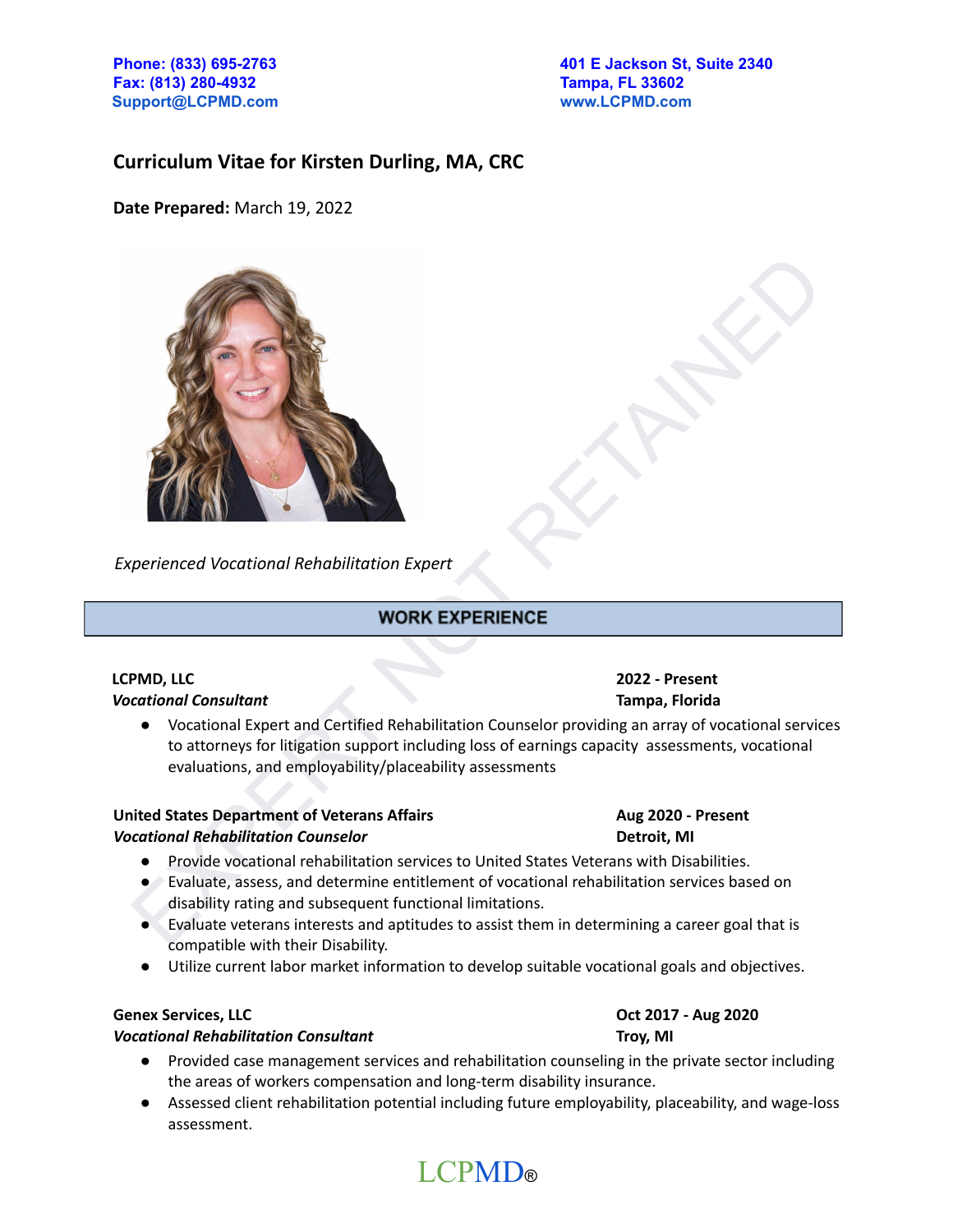## LCPMD®

- Provided vocational expert analysis by utilizing client medical records, transferable skills analysis, and labor market surveys to be used by claims representatives in the provision of long-term disability benefits.
- Performed career counseling, administered specialized vocational testing, determined alternative occupations, and provided job placement services.

### **Wellspring Case Management, LLC Jul 2017 - Mar 2020**

### *Medical Case Manager* **Plymouth, MI**

- Coordinated the care and rehabilitation of catastrophic and complex injury patients.
- Advocated for patients during physician and therapy appointments.
- Coordinated the provision of prescribed rehabilitation services and evaluations with the patients rehabilitation team, insurance carriers, and litigation team.
- Scheduled necessary services such as home/attendant care, transportation, and prescription medications.
- Ordered adaptive equipment, assistive devices, and arranged for home modifications such as ramps and railings.
- Scheduled physician and therapy appointments and subsequent transportation.

### **State of Michigan Sep 2010 - Dec 2014**

### *Vocational Rehabilitation Counselor* **Flint, MI**

- Provided an array of professional rehabilitation counseling services, including vocational guidance, physical restoration, training and placement of persons with disabilities.
- Advanced for painteria during physician and therapy appointments.<br>
 Coordinated the provision of prescribed rehabilitation services at<br>
 Coordinated these provision of prescribed rehabilitation team.<br>
 Cordinated ince ● Informs community resources and the general public of vocational rehabilitation services within assigned geographic or program area.
- Determined eligibility of persons with disabilities for vocational rehabilitation services.
- Developed rehabilitation plans by utilizing transferable skills analysis, disability information including functional limitations, and labor market information.

## **Oakland Livingston Human Service Agency Aug 2006 - Sep 2010**

### *Vocational Case Manager* **Pontiac, MI**

- Provided job placement services to individuals exiting the prison system.
- Coordinated necessary therapeutic treatments such as therapy and addiction treatment.
- Scheduled transportation to and from therapy, medical, and work/educational programs.
- Coordinated and scheduled necessary services upon the prisoners release from incarceration.

### **Michigan Ability Partners Jul 2004 - Aug 2006**

### *Employment Program Manager Support* **Ann Arbor, MI**

- Managed a staff of 10-15 job coaches providing coaching services to individuals with severe intellectual disabilities.
- Educated and built relationships with employers for the purpose of establishing new individual and enclave worksites.
- Coordinated worksite enclaves for individuals with severe intellectual disabilities and mental illness.
- Provided job coaching, job placement, and on the job assessments/training for individuals with disabilities.
- Scheduled transportation to and from work sites.
- Oversaw client files and records to ensure that they met CARF accreditation standards.